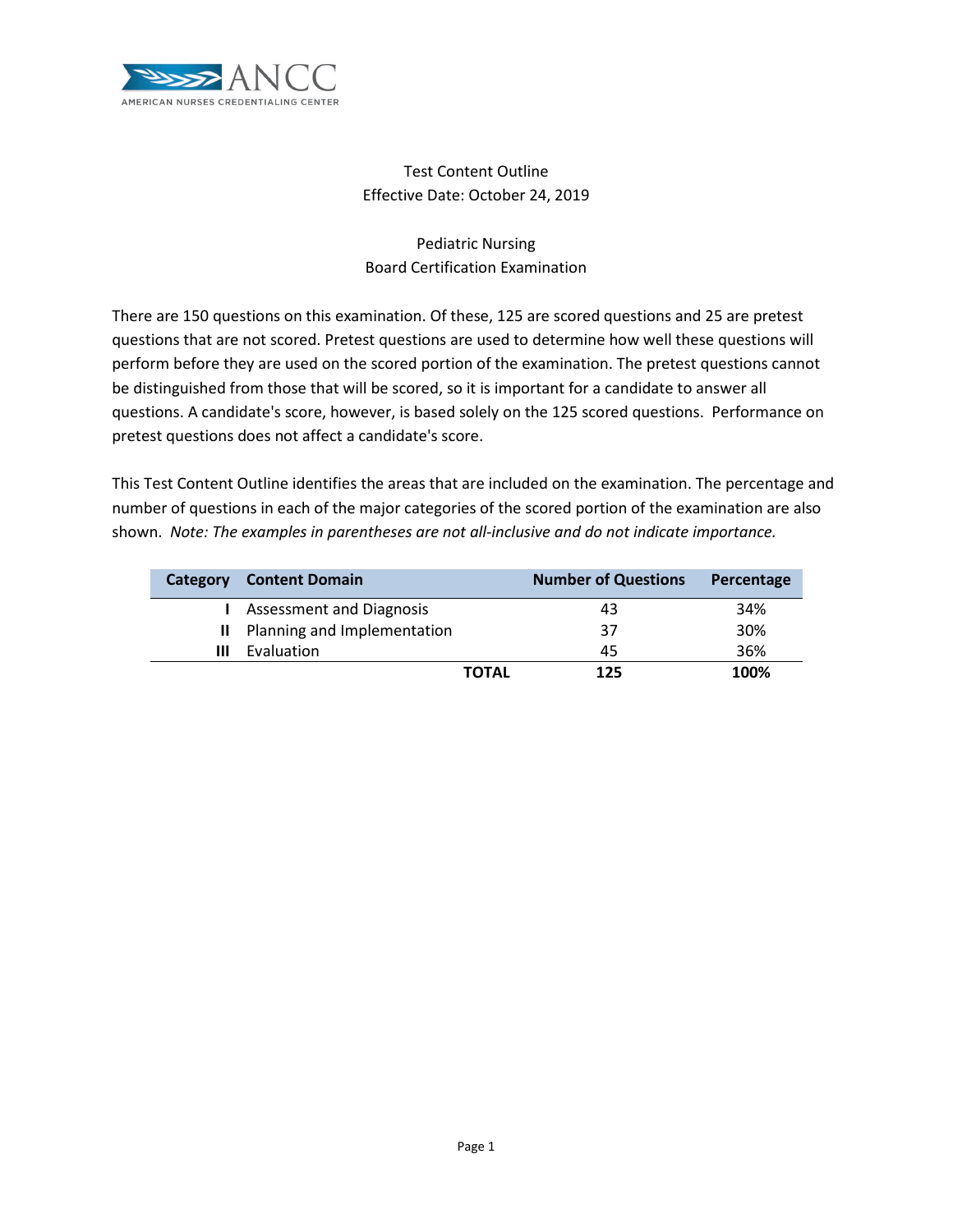

## **I Assessment and Diagnosis**

#### A. Knowledge

- 1. Assessment tools and techniques (e.g., pain scale, fall risk, pressure injury risk)
- 2. Growth and development (e.g., developmental stages and milestones, growth charts)
- 3. Pathophysiology (e.g., childhood diseases, congenital/genetic abnormalities)
- 4. Pharmacology (e.g., immunization, side effects)
- 5. Complementary and alternative therapies (e.g., essential oils, cupping, herbal supplements)
- 6. Diagnostic tests and screenings (e.g., indications, normal ranges)

## B. Skill

- 1. Physical and psychosocial assessments (e.g., vital sign parameters, body systems)
- 2. Medication and treatment reconciliation (e.g., allergies, over-the-counter medications)
- 3. Diagnostic specimen collection (e.g., venipuncture, nasal swab, urine specimen)

#### **II Planning and Implementation**

## A. Knowledge

- 1. Evidence-based quality improvement measures (e.g., bundles, clinical pathways)
- 2. Treatment interactions (e.g., food-medication, herbal-medication, end-stage renal disease-fluid resuscitation)
- 3. Expected responses to interventions

#### B. Skill

- 1. Coordination of individualized care (e.g., consultations, case management)
- 2. Formulation of realistic and measurable outcomes
- 3. Evidence-based interventions (e.g., therapeutic holding, chlorhexidine baths, oral sucrose)
- 4. Patient safety and risk-reduction measures (e.g., restraints, elopement prevention, deescalation strategies)
- 5. Medication administration (e.g., oral, parenteral, enteral)

## **III Evaluation**

#### A. Knowledge

- 1. Family structure and dynamics (e.g., multiple caregivers, HIPAA compliance)
- 2. Patient response to illness and hospitalization (e.g., coping, regression)
- 3. Culture, religion, socioeconomic status, and health practices of diverse groups (e.g., treatment refusal, dietary restrictions, financial constraints)
- 4. Legal and ethical considerations (e.g., age of consent, advanced directives, professional role)
- 5. Chronic disease management (e.g., asthma, diabetes, obesity)
- 6. High-risk behaviors (e.g., substance use disorders, unprotected sex)
- 7. Health promotion (e.g., physical activity, nutrition)